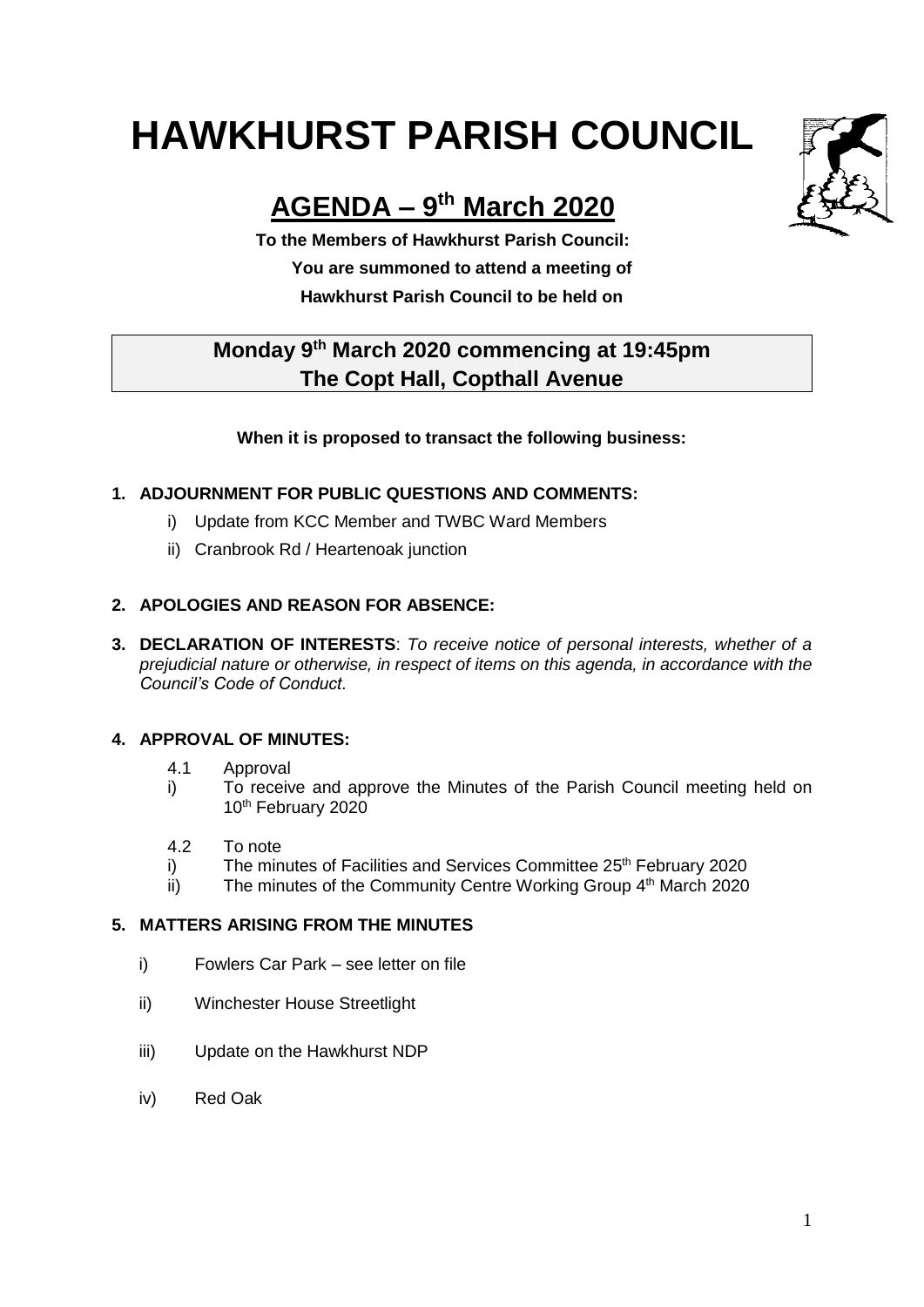# **6. PLANNING**

| 6.1 Planning applications to be considered |  |  |  |  |  |
|--------------------------------------------|--|--|--|--|--|
|--------------------------------------------|--|--|--|--|--|

| <b>No</b> | <b>Application</b><br>No                                                       | Proposal                                                                                                                                                                                                                                                           | Location                                                                                                                                        |
|-----------|--------------------------------------------------------------------------------|--------------------------------------------------------------------------------------------------------------------------------------------------------------------------------------------------------------------------------------------------------------------|-------------------------------------------------------------------------------------------------------------------------------------------------|
| 82        | 20/00322/Full                                                                  | Detached garage, garden store and home<br>office                                                                                                                                                                                                                   | Copthall<br>Suncourt,<br>Hawkhurst,<br>Avenue,<br><b>TN18 4LR</b>                                                                               |
| 83        | 20/00032/full                                                                  | Loft conversion with roof lights and<br>installation of solar panels                                                                                                                                                                                               | Gun Green Oast, Water<br>Hawkhurst TN18<br>lane,<br>5BA                                                                                         |
| 84        | 20/00235/Full                                                                  | Addition of a single storey side extension<br>involved in the conversion of two dwellings<br>to a single dwelling (exactly as previously<br>approved under applications)                                                                                           | Conghurst<br>Cottages,<br>Conghurst<br>Lane,<br>Hawkhurst                                                                                       |
| 85        | 20/00219/Full                                                                  | Installation of 144 photovoltaic panels to<br>the existing roofs of the main hospital and<br>bungalow                                                                                                                                                              | Hawkhurst<br>Cottage<br>Hospital,<br>High<br>Street,<br>Hawkhurst TN18 4PU                                                                      |
| 86        | 20/00339/Full                                                                  | Loft conversion with a rear dormer and<br>roof lights to front elevation                                                                                                                                                                                           | Castle,<br>4<br>Terrace,<br>Cranbrook<br>Rd,<br>Hawkhurst TN18 4BQ                                                                              |
| 87        | 18/03187/Full                                                                  | Change of use of part of the land for the<br>creation of two additional pitches and four<br>ancillary mobile homes to existing pitch for<br>traveller<br>$\sqrt{2}$<br>occupation<br>with<br>gypsy<br>associated hard and soft landscaping<br>(part retrospective) | Plot<br>6535,<br>Os<br>Heartenoak<br>Rd,<br>Hawkhurst TN18 5EY                                                                                  |
| 88        | 19/03039/Full                                                                  | Change of use of land to ancillary<br>residential use and installation of solar<br>panels                                                                                                                                                                          | Chittenden Lodge, Slip<br>Mill Rd, Hawkhurst TN18<br>4JT                                                                                        |
| 89        | 20/00355/Full                                                                  | Siting 8 mobile cold store units, with new<br>acoustic fencing alongside units 2-5 and<br>boundary with Station Cottages<br>the<br>(retrospective)                                                                                                                 | Rhokett Limited, Unit 10,<br><b>Hawkhurst</b><br><b>Station</b><br>Gills<br><b>Business</b><br>Park,<br>Hawkhurst<br>Green,<br><b>TN118 5BD</b> |
| 90        | 20/00452/Full                                                                  | Conversion of shop to form 1 residential<br>unit                                                                                                                                                                                                                   | Trills,<br>Cranbrook<br>Rd,<br>Hawkhurst TN18 4AT                                                                                               |
|           | 91 20/00309/OUT Outline (access and layout not reserved) Land south of Woodham |                                                                                                                                                                                                                                                                    |                                                                                                                                                 |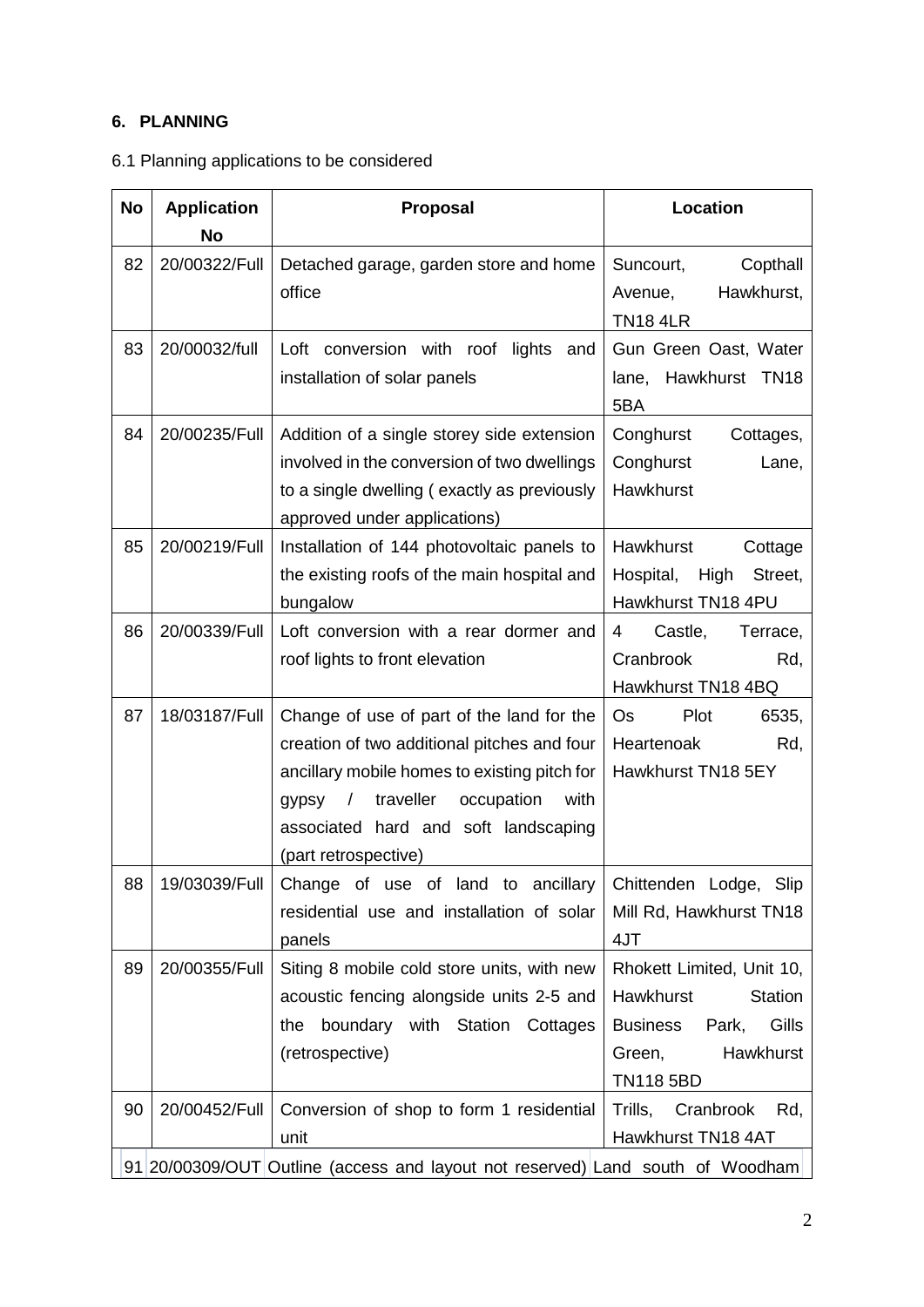|  |                  | Construction of 1 no3 bed detached Close, Rye Rd, Hawkhurst                            |                            |
|--|------------------|----------------------------------------------------------------------------------------|----------------------------|
|  |                  | houses and 2 no 4/5 bed detached houses                                                |                            |
|  |                  | with access via a new roadway that has                                                 |                            |
|  |                  | been constructed as part of<br>the                                                     |                            |
|  |                  | redevelopment of Woodham<br>Hall,                                                      |                            |
|  |                  | Landscaping and associated works                                                       |                            |
|  |                  | 92 19/03098/FULL Erection of a fence and gate to the centre 4, Iddenden Cottages, High |                            |
|  |                  | of the plot (part retrospective)                                                       | Street, Hawkhurst TN18     |
|  |                  |                                                                                        | 4PT                        |
|  | 93 20/00347/Full | Proposed first floor extension                                                         | Little Orchard, Heartenoak |
|  |                  |                                                                                        | Rd, Hawkhurst, TN18 5EU    |

6.2 Planning information - on file

#### **7 MATTERS FOR FURTHER DISCUSSION:**

- 7.1 Update on Hawkhurst Parish Council Judicial Review of White House planning application - verbal
- 7.2 New Community Centre Consultation Feedback Report
- 7.3 S 137 Community Awards Report
- 7.4 **Motion:** Proposed by Cllr Escombe and Cllr Martin Taylor-Smith to follow the Council's approved Tree and Hedgerow Policy by including audit, number and tag trees in the Trees and Hedgerow specification survey, March 2020.
- 7.5 Public Health advice Coronavirus update
- 7.6 Pothole Blitz

#### **8 REPORTS OF COMMITTEE CHAIRMEN AND UPDATES**

- i) Facilities and Services Committee Cllr Fitzpatrick, see action plan on file
- ii) Strategy, Administration and Projects Committee  $-$  Next meeting Thursday 23<sup>rd</sup> April 2020, 7:45pm KGV.
- iii) Personnel next meeting to be  $17<sup>th</sup>$  March 2020.
- iv) Community Centre Working Group Cllr Whittle, see minutes 4<sup>th</sup> March 2020.